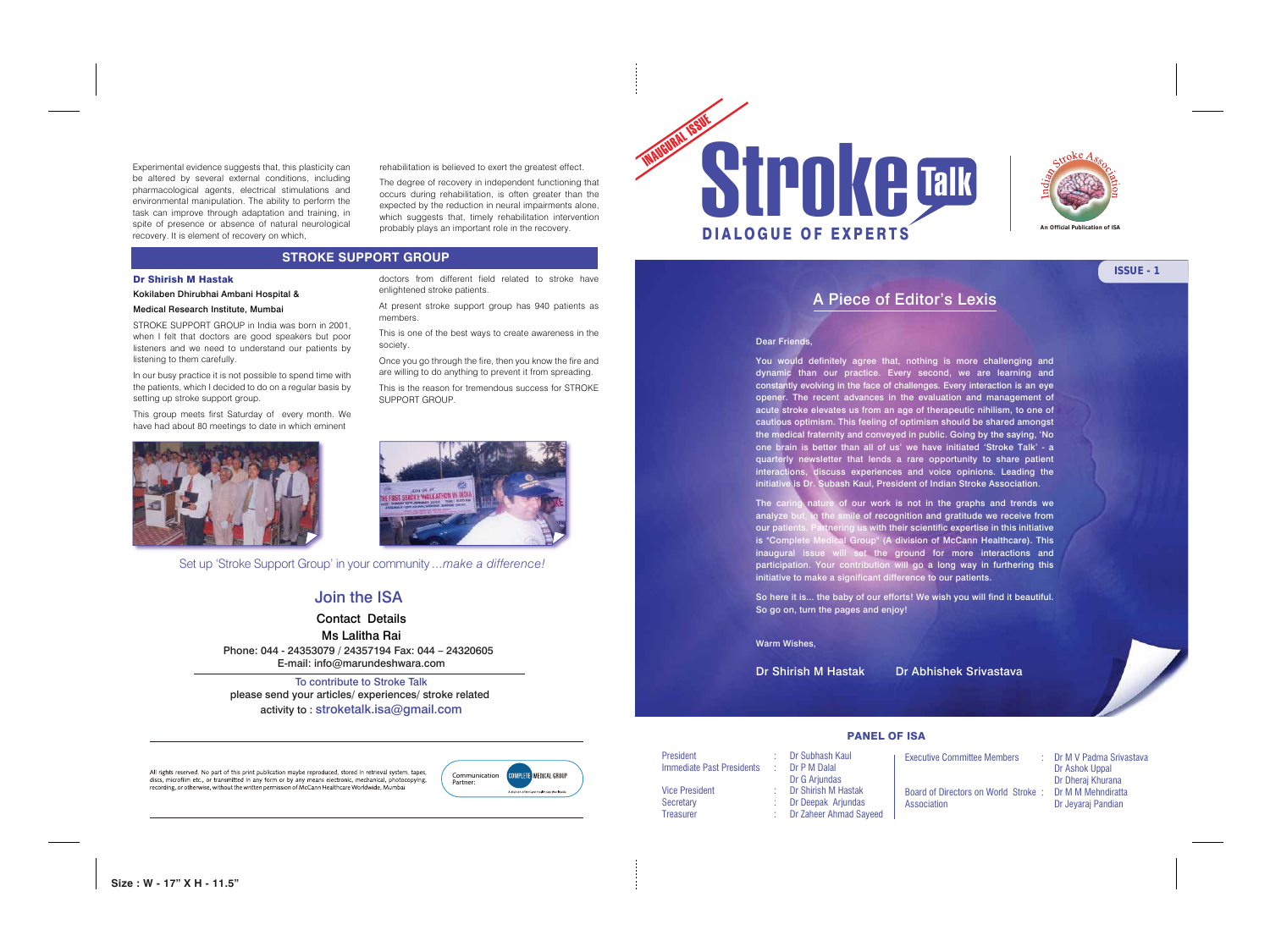## Dr P Vijaya

Lalita Superspeciality Hospital,

Heart and Brain Centre, Guntur, Andhra Pradesh



A public awareness program was held on 29<sup>th</sup> October. Patients and relatives were informed about various aspects of stroke through lectures in the local language. The participants were also given risk factor

# World Stroke Day: 29th October 2009 Theme for World Stroke Day Celebration for 2009

Stroke- What can I do?

5<sup>th</sup> National Congress of Indian Stroke Association & International Stroke Conference (ISA - 2010), March 13-14, New Delhi, India. Website : www.isa.2010.in Email : isacon2010@gmail.com

"'World Stroke Organization' is encouraging people all over the world to organize world stroke events. You can register at admin@world-stroke.org World stroke organization will be delivering tools to support this activity and give awards to most innovative activities in different regions.

## **WORLD STROKE DAY PROCLAMATION**

## **STROKE: A Preventable and Treatable Catastrophe**

#### The Growing Epidemic : Stroke is Preventable ...but Rising Globally

The World Stroke Day was celebrated on the 29<sup>th</sup> of October, 2008 at All India Institute of Medical Sciences, New Delhi. A public awareness program was held for disseminating information regarding stroke.

• Aging, unhealthy diets, tobacco use, physical inactivity, fuel a growing epidemic of high Blood Pressure, High Cholesterol, Obesity, Diabetes, Stroke, Heart disease and Vascular Cognitive impairment.

• Worldwide, stroke accounts for 5.7 million deaths each year and ranks second to Ischemic Heart Disease as a cause of death; it is also a leading cause of serious disability, sparing no age, sex, ethnic origin or country.

• Four out of five strokes occur in low and middle income countries who can least afford to deal with the consequences of stroke.

• If nothing is done, the predicted number of people who will die from stroke will increase to 6.7 million each year by 2015.

• Six million deaths could be averted over the next 10 years if what is already known is applied.

• Much can be done to prevent and treat stroke and rehabilitate those who suffer the devastating consequences of stroke.

## **WORLD STROKE DAY CELEBRATIONS-2008**

Dr K Prasad, Dr V Padma and Dr R Bhatia All India Institute for Medical Sciences, New Delhi



The program focused on various aspects of stroke such as What is stroke, Stroke burden on the society, Types of stroke and Reasons for stroke. The program stressed the importance of recognizing stroke symptoms early and responding to it as an emergency. The concept of "Time is brain", what are the treatment options for stroke, what are "Mini strokes", why we should not ignore them and how do we prevent them were discussed at length.

At the end of the session, a mini quiz was administered to the participants and the answers were discussed. This was followed by very interactive question-answer session. Finally, the top scorers in the quiz were presented with prizes.

All these and many more have constantly propagated the efficacy of one over another but few papers are available in literature regarding the significance of compliance of drug intake with that of stroke prevention. One such study by Ma et al<sup>[12]</sup> showed that the proportion of patients with ischemic stroke that have not taken any anti-platelet agents, statins and ACEI/ARB were 0.4, 41.8 and 63.6%, respectively.

No matter whichever may be the antiplatelet agent, need of the hour is to establish the importance of regular intake of the same through aggressive public awareness. Sincere efforts are lacking to promote the role of APA's in stroke and not enough has been done to educate people the devastating effects and enormous economic and man power loss secondary to stroke. People in India, very often get inclined to follow alternative medicines such as homeopathy, ayurveda, yoga, meditation and other alternative approaches, thus in this process stop the APA's without physician's advice. In our own hospital-based study, 34% of all re-stroke patients stop their APA's and followed alternative medications as their treatment of preference [Anecdotal report and personal observation]. We strongly suggest that instead of spending billions of dollars on establishing the efficacy of one over another, which is again marginally better over each other, scientific bodies should plan out to work on establishing compliance. As antiepileptic's compliance is emphasized in all patients, similar approach should be followed in stroke.

#### References

6. ESPS Group. European Stroke Prevention Study. *Stroke.* 1990;21:1122–1130. ST-segment elevation. *New England Journal of Medicine.* 2001;345:494–502.

- 1. Bhatt DL, Kapadia SR, Yadav JS, Topol EJ. Update on clinical trials of antiplatelet therapy for cerebrovascular diseases. *Cerebrovascular Diseases*. 2000; 10:34–40.
- 2. Antithrombotic Trialists Collaboration. Collaborative meta-analysis of randomised trials of antiplatelet therapy for prevention of death, myocardial infarction, and stroke in high risk patients. *BMJ.* 2002;324:71–86.
- 3. CAPRIE Steering Committee. A randomised, blinded, trial of clopidogrel versus aspirin in patients at risk of ischaemic events (CAPRIE). *Lancet.* 1996;348:1329–1339.
- 4. Diener HC, Cunha L, Forbes C, Sivenius J, Smets P. European Stroke Prevention Study 2. Dipyridamole and acetylsalicylic acid in the secondary prevention of stroke. *J Neurological Sciences.* 1996;143:1–13.
- 5. The ESPRIT Study Group. Aspirin plus dipyridamole versus aspirin alone after cerebral ischaemia of arterial origin (ESPRIT): randomised controlled trial. *Lancet.* 2006;367:1665–1673.
- Yusuf S, Fox KAA, Tognoni G, Mehta SR, Chrolavicius S. Effects of clopidogrel n addition to aspirin in patients with acute coronary syndromes without
- 8. Steinhubl SR, Berger PB, Mann JT, Fry ET, DeLago A. Early and sustained dual oral antiplatelet therapy following percutaneous coronary intervention: a randomized controlled trial. *JAMA.* 2002;288:2411–2420.
- 9. Bhatt DL, Fox KA, Werner Hacke CB, Berger PB, Black HR. Clopidogrel and aspirin versus aspirin alone for the prevention of atherothrombotic events. *The New England Journal of Medicine.* 2006;354
- with clopidogrel and aspirin in symptomatic carotid stenosis evaluated using doppler embolic signal detection. The clopidogrel and aspirin for reduction of emboli in syptomatic carotid stenosis (CARESS) trial. *Circulation.* 2005;111:2233–2240.
- 11. Kennedy J, Hill MD, Ryckborst K, Elliaziw M, Demchuk AM. Fast assessment of stroke and transient ischaemic attack to prevent early recurrence (FASTER): a randomised controlled pilot trial. *Lancet Neurology.* 2007;6:961–969.
- 12. Ma R, Wang C, Zhao X, Xu M, Lv Y, Wei M, Cai Y, *et al.* Survey on compliance with secondary stroke prevention guidelines and follow up for the inpatients with atherosclerotic cerebral infarction/transient ischemic attack. *Neurol Res* 2008; 30: 383-88.

10. Markus HS, Droste DW, Kaps M, Larrue V, Lees KR. Dual antiplatelet therapy

## **Stroke: Recovery, Repair and Rehabilitation**

#### Dr Abhishek Srivastava

### Kokilaben Dhirubhai Ambani Hospital & Medical Research Institute, Mumbai

Stroke is a condition with unique epidemiological profile, consisting of high incidence and mortality rates, with a large proportion of survivors experiencing a significant amount of residual disability. However, stroke may have different meanings: for patients it is "the end of the road", for family it is "beginning of burden", for physicians it is opportunity for "investigation and intervention", for organizations it is "investment" and for nation it is "loss of disability adjusted life years."

The first question that the family members ask when someone suffers from a stroke is "When is he going to walk". The degree of natural recovery after stroke is variable. However, there are two different but related ways that help the stroke survivor to improve after stroke.

The first type of recovery, reduction in the extent of neurological impairment results from natural spontaneous recovery which usually account for early spontaneous improvement after stroke within first 3-6 months. This form of recovery manifests as improvement in motor control, language ability or other primary neurological functions.

The underlying mechanisms include resolution of local edema, resorption of local toxins, restoration of circulation in ischemic penumbra, and recovery of partial damaged ischemic neurons.

For most stroke survivors, the pattern of spontaneous neurological recovery of motor functions follows a relatively stereotype sequence of events; in which lower extremity function recover earliest and most completely followed by upper extremity and hand function. Return of tone usually precedes return of voluntary movement, proximal control precedes distal control, and mass movement patterns or synergy pattern precedes isolated coordinated volitional motor functions. This sequence of recovery however can stop at any stage.

The seco nd type of recovery demonstrated in stroke survivors is, the improved ability to perform daily functions in their environment, within the limitation of their physical impairment.

The underlying mechanism to explain the second type of recovery is neuroplasticity. Brain plasticity is the ability of the nervous system to modify its structure and functional organization.

The two most plausible forms of plasticity are, collateral sprouting of new synaptic connections and unmasking of previous latent pathways. Other mechanisms of plasticity include assumption of function by undamaged pathways, reverse ability from diaschisis, denervation supersensitivity, remyelination, and regenerative proximal sprouting of transacted neuronal axons.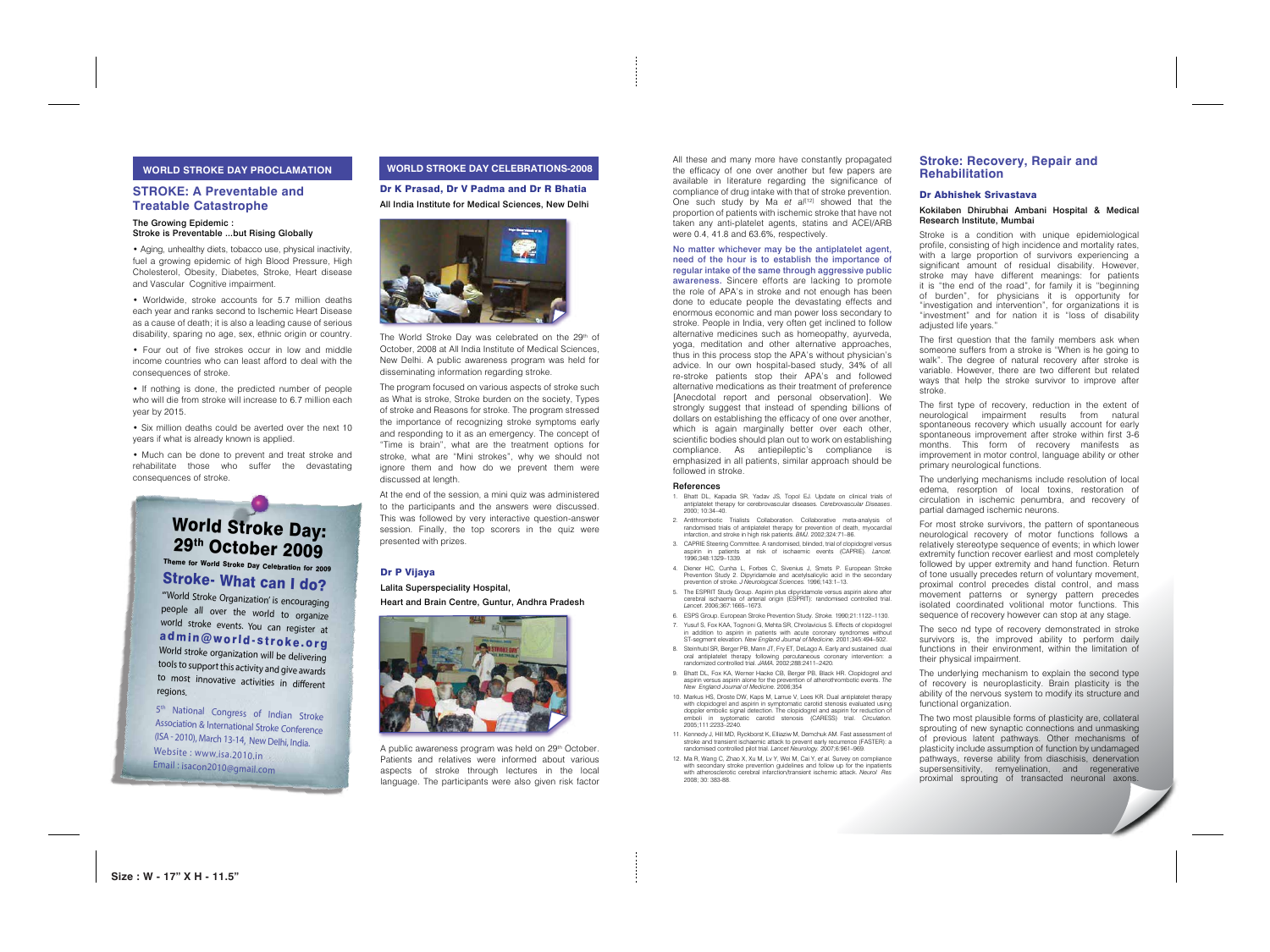Following the clot retrieval, the patient was electively ventilated for 24 hrs. Post extubation, patient had significant neurological recovery and his NIH Stroke Score went down to 5 with complete recovery of speech. The power in the left UL & LL improved to 4/5 with mild, persistent facial and field defect. A 2D Echo was performed, which showed clot in the left ventricle.

ECG showed old MI (Myocardial Infarction) (anterior + inferior). His course in the ward was uneventful. Plain CT Scan showed no new infarct but a small bleed, which did not produce any clinical sequelae (Fig.6). The patient went home walking after a week.

Because of his post CABG status, intra venous tPA (Tissue Plasminogen Activator) was contraindicated. Hence, patient was taken up for mechanical clot retrieval using the "Penumbra Stroke System". After counseling the relatives, patient was taken up for the procedure. Procedure was undertaken 5 hrs. post ictus.

Diagnostic right carotid angiogram was performed as a the first step, which showed sluggish flow in the cervical, petrous and cavernous segment of the ICA (Internal Carotid Artery) with occlusion of the supraclinoid segment (Fig.2).

#### Dr M Shrivastava, Dr Shirish M Hastak

## Kokilaben Dhirubhai Ambani Hospital & Medical Research Institute, Mumbai

A 70 yrs. old man, came with sudden onset speech disturbance and left sided weakness on 21/05/09. He came to the hospital within 2 hours of the ictus and was 13 days post CABG (Coronary Artery Bypass Surgery). On admission his NIH Stroke Scale was 15 with aphasia / dysarathria, left facial asymmetry, with grade 0/5 power in left upper and lower limbs. Eyes were deviated to the right side with left sided field defect. A plain & contrast enhanced CT Scan showed, right sided dense MCA (Middle Cerebral Artery) sign with old parietal infarct (Fig.1).

## **Significance of Family in Stroke Rehabilitation** Prof G Arjundas, Dr Uma Pandian, Dr Deepak Arjundas Mercury Nursing Home & Vijaya Health Center, Chennai

Mrs Kausalya, a known hypertensive, aged 65 years sustained right hemiplegia due to left MCA infarction on 14<sup>th</sup> August 2008 following a laparotomy for an abdominal hysterectomy (for endometrial carcinoma). Her Glasgow Coma Scale (GCS) was 8/15. Her GCS deteriorated to 5/15 and CT scan of the brain showed, compression of ventricles and a massive mid line shift for which, emergency fronto tempero parietal decompressive craniotomy was done. She was kept on mechanical ventilation and subsequently, a tracheosotomy was done.



During the post operative period she developed respiratory and urinary infection. She was treated with appropriate antibiotics. She also developed left focal fits for which, appropriate anti epileptic therapy was given. At this time, her GCS was 3/15. Gradually, she became stable without oxygen and was on 16 Ryles tube feeds a day! Her life was saved by timely medical interventions. To the relief of her family on 18<sup>th</sup> October 2008, she was discharged from hospital.

Her quality of life was gradually enhanced by her devoted family. Over the last 6 months, her family rallied



around her and left no stones turned in rehabilitating her. She has three sons and their wives who ensured that, they took turns in supervising their mother's recovery. She has two nurses to care for her during the day and night shift. Each son kept his mother company two nights a week. Yes, they have a duty roster for that! They took up the challenge like an engineering project; they prepared charts for monitoring the vital signs and medication for the nurses. Hourly passive exercise protocol in concurrence with the physiotherapists were also charted.

The daughters-in-law, personally supervised skin care and perineal hygeine during change of diapers. One of the daughters-in-law, a Dietitian calculated the caloric intake of her food upto 1100 calories. They know the approximate intake of her sodium, calcium and other minerals in her food too. Another daughter-in-law, with a remarkable smile prepares her diet and feeds her with palatable food. The patient, eats pureed food orally and enjoys sweets. All this has been done under the benavolent supervision of the patient's husband. He is a business head, who has philosophically cared for his wife. He ensures caregivers do not get burnt out with negative emotions. Their grand children, constantly flutter in and out of her room singing to her and stimulating her with their conversation. There is a sense of service and affection in their home, along with a combination of modern technology and tradition too. The medical team, who follow her progress at home once a week is a physician and a physiatrist. A neurologist visits her once in two months. Her GCS is 9/15 and Modified Rankin Scale is 5.

Here is a stroke survivor, who is reaping the fruits of the values she had inculcated in her family in the past.



#### Learning points:

• It is important, to tackle problems with a cool and systematic attitude which makes it easier, to reach the stage of acceptance of a disability.

• Compassion has to be exercised, to make technology more effective.

• Other than the medical attention needed in stroke patients, most important thing is the family acceptance and participation; the cornerstone of successful rehabilitation.

## **LIVE ENCOUNTERS**



The aspiration catheter was navigated into the occluded M1 segment of the MCA and again suction was applied to it. This was continued for approximately 25 minutes. Following this, control angiogram was performed, which showed recanalization of right MCA and its branches (except for the parietal branches, which supply the previously infracted area) (Fig.5).



0.41 Penumbra aspiration catheter was navigated over the Transend 0.14 wire to the site of occlusion and the separator was introduced into the aspiration catheter. Suction was then applied to it (aspiration catheter) (Fig.3).

After 5 minutes of suction, a control angiogram was performed, which showed recanalization of the supraclinoid ICA with antegrade flow into the ACA (Anterior Cerebral Artery )and its branches with a filling defect seen in the right M1 segment of the MCA (Fig.4).

(Fig.4) Flow has been reestablished in right ICA & ACA (Arrows) with occlusion of M1 (Small arrow)



(Fig.3) Penumbra (.41) Aspiration catheter with Separator wire (Arrow)

## **Mechanical Clot Retrieval using "Penumbra Stroke System" for Management of Acute Stroke**